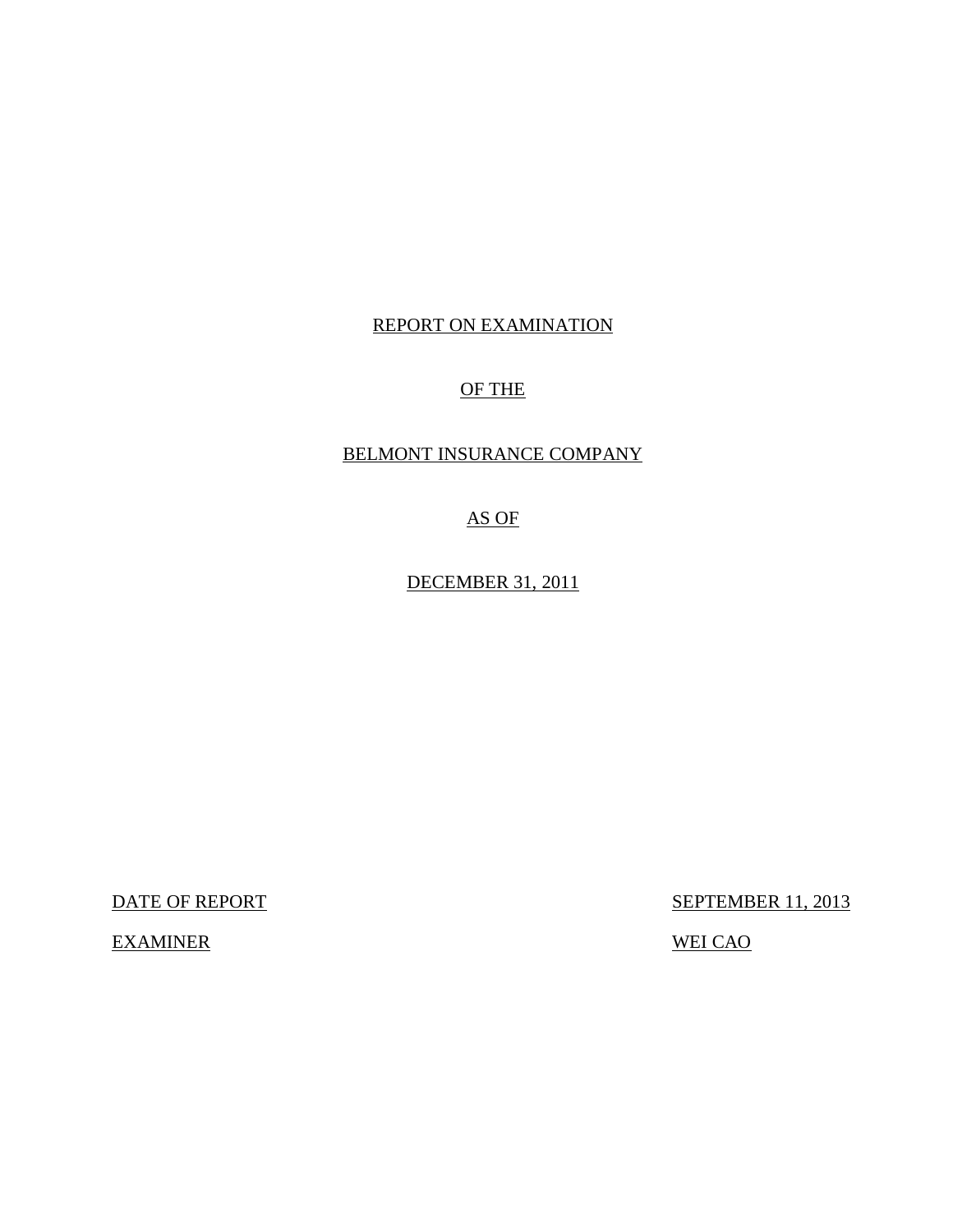# TABLE OF CONTENTS

# ITEM NO. PAGE NO.

| 1. | Scope of examination                                                                                                                                                                                                              | 2                                                                                |
|----|-----------------------------------------------------------------------------------------------------------------------------------------------------------------------------------------------------------------------------------|----------------------------------------------------------------------------------|
| 2. | Description of Company                                                                                                                                                                                                            | $\overline{2}$                                                                   |
|    | A. Articles of incorporation<br>B. By-laws<br>C. Capital structure<br>D. Corporate records<br>E. Reinsurance<br>Management and control<br>F.<br>G. Certified public accountant and actuarial services<br>H. Growth of the Company | 2<br>$\begin{array}{c} 3 \\ 3 \\ 3 \\ 3 \end{array}$<br>$\overline{4}$<br>5<br>6 |
| 3. | <b>Financial statements</b>                                                                                                                                                                                                       | 7                                                                                |
|    | A. Balance sheet<br>B. Statement of income<br>C. Capital and surplus account                                                                                                                                                      | 7<br>$8\,$<br>8                                                                  |
| 4. | Losses and loss adjustment expenses                                                                                                                                                                                               | 9                                                                                |
| 5. | Article 70 compliance                                                                                                                                                                                                             | 9                                                                                |
| 6. | Organizational structure                                                                                                                                                                                                          | 9                                                                                |
| 7. | Insurance program                                                                                                                                                                                                                 | 10                                                                               |
| 8  | Summary of comments or recommendations                                                                                                                                                                                            | 10                                                                               |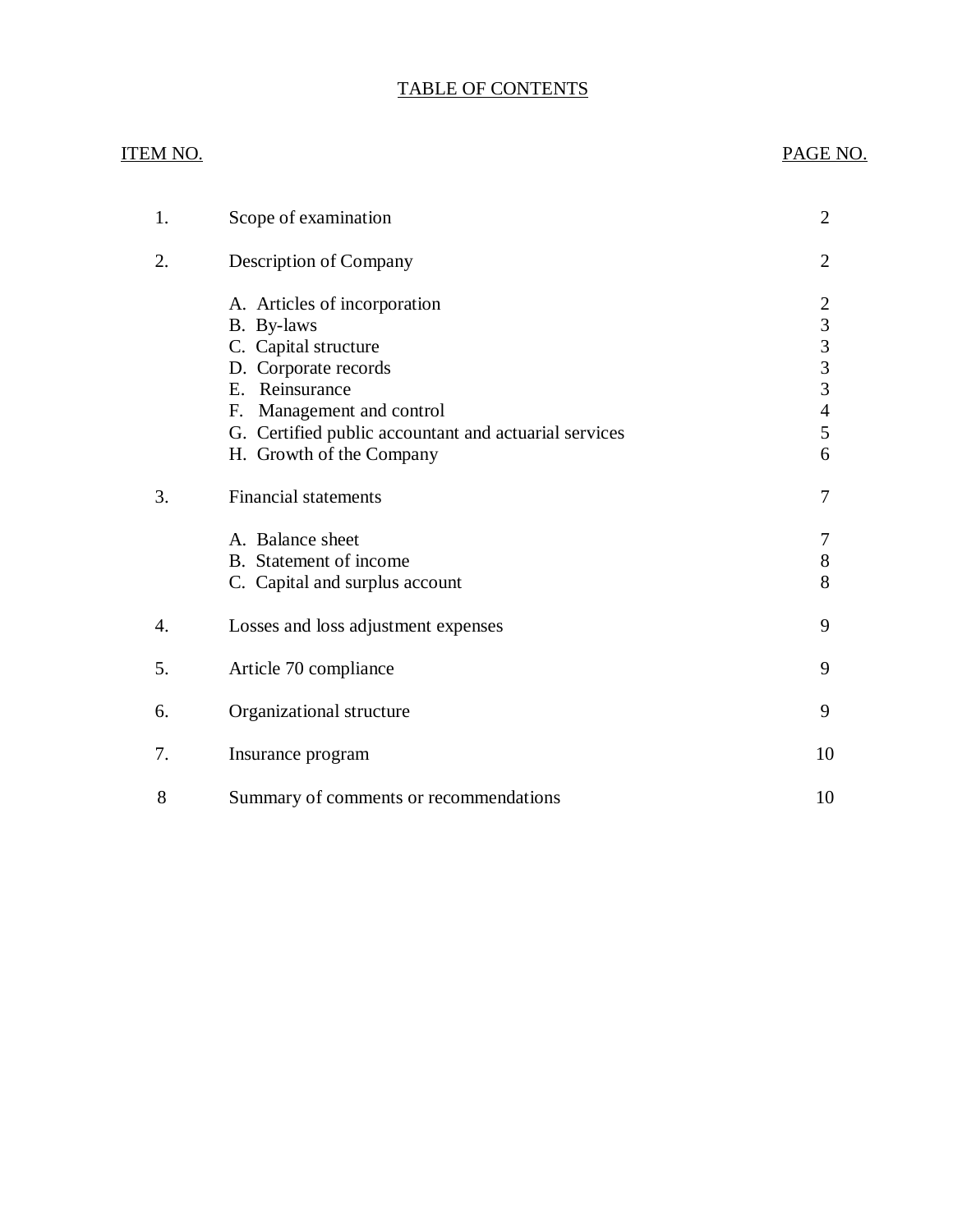

# NEW YORK STATE *DEPARTMENTof*  FINANCIAL SERVICES

Andrew M. Cuomo **Benjamin M. Lawsky** Governor Superintendent Superintendent Superintendent Superintendent Superintendent Superintendent Superintendent

Honorable Benjamin M. Lawsky September 11, 2013 Superintendent of Financial Services Albany, New York 12257

Sir:

Pursuant to the requirements of the New York Insurance Law, and in compliance with the instructions contained in Appointment Number 30908 dated December 27, 2012, attached hereto, I have made an examination into the condition and affairs of Belmont Insurance Company as of December 31, 2011, and submit the following report thereon.

Wherever the designation "the Company" appears herein without qualification, it should be understood to indicate Belmont Insurance Company. Wherever the designation "Parent" appears herein without qualification, it should be understood to refer to SL Green Realty Corp. Wherever the term "Department" appears herein without qualification, it should be understood to mean the New York State Department of Financial Services.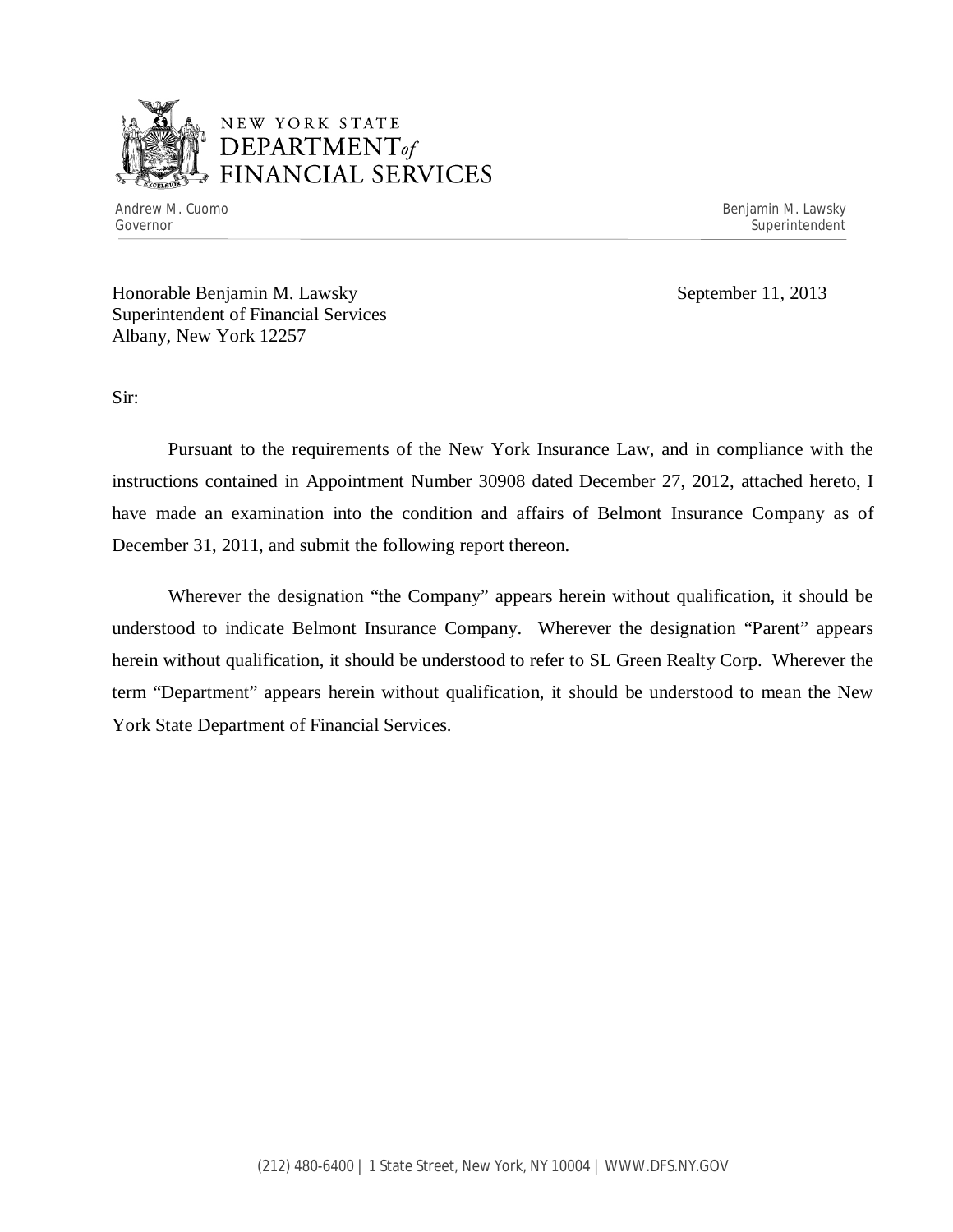### 1. SCOPE OF EXAMINATION

<span id="page-3-0"></span>The examination covers the period from September 15, 2006 through December 31, 2011, and was limited in its scope to a review or audit of only those balance sheet items considered by this Department to require analysis, verification or description, including invested assets, and losses and loss adjustment expense reserves. The examination included a review of income, disbursements and Company records deemed necessary to accomplish such analysis or verification. Additionally, a review was performed to determine whether the captive insurer was operating within its by-laws, conforming with its plan of operation, as submitted to the New York State Department of Financial Services, and was in compliance with Article 70 of the New York Insurance Law.

Comments and recommendations are limited to those items requiring financial adjustment, procedural recommendations, or instances where the Company was not conforming to the application submitted to the Department or Article 70 of the New York Insurance Law.

The report utilized work performed by the Company's independent certified public accountants and its opining actuary to the extent considered appropriate.

### **2. DESCRIPTION OF COMPANY**

Belmont Insurance Company was incorporated as a stock insurance company under the laws of the State of New York on September 15, 2006. The Company is directly owned by SL Green Operating Partnership, L.P., a Delaware Limited Partnership. The Company's ultimate parent is SL Green Realty Corp., a Maryland domiciled Real Estate Investment Trust, which focuses primarily on owning and operating office buildings in Manhattan.

### A. Articles of Incorporation

The Company is organized to transact the kinds of insurance specified in Section 1113(a) and Section 1114 of the New York Insurance Law, subject at all times to the limitation on the business of a pure captive insurance company set forth in Article 70 of the New York Insurance Law.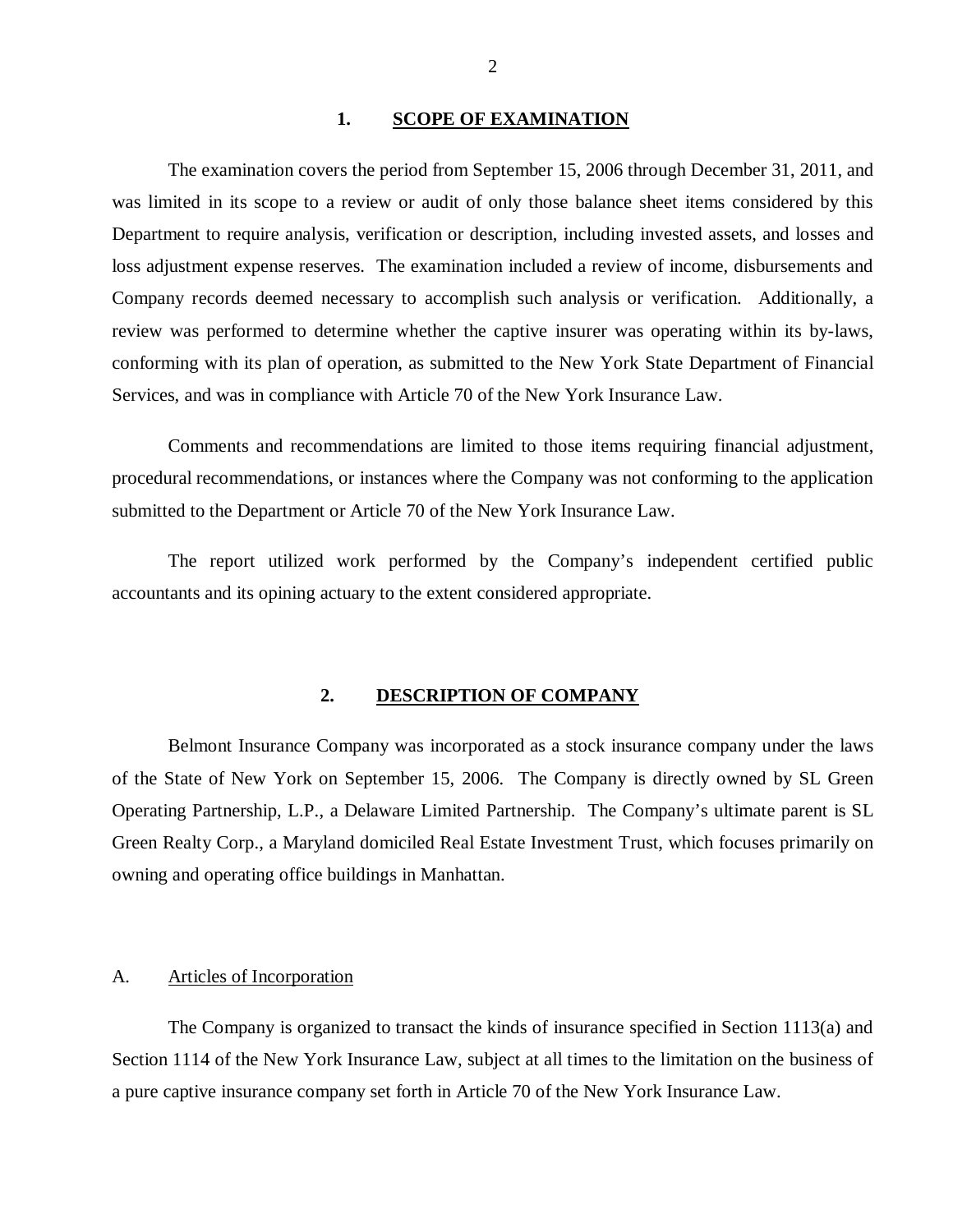### <span id="page-4-0"></span>B. By-Laws

The examination revealed that the Company is in compliance with its by-laws in all material respects.

### C. Capital Structure

As a pure captive insurance company incorporated as a stock insurer, the Company is required to maintain surplus as regards policyholders of not less than \$250,000, of which \$100,000 shall represent paid in capital pursuant to the provisions of Section 7004(a)(1) of the New York Insurance Law.

As of December 31, 2011, the Company's paid in capital was \$100,000 consisting of 1000 shares of \$100 par value per share common stock and its surplus as regards policyholders was \$42,870,682.

### D. Corporate Records

The corporate records reviewed appear to be substantially accurate and complete in all material respects.

### E. Reinsurance

The Company provides property coverage to SL Green Realty Corp. and its affiliates related to exposures under the Terrorism Risk Insurance Program Reauthorization Act ("TRIPRA") and related Nuclear, Biological, Chemical and Radiological Acts of Terrorism ("NBCR"). Under TRIPRA, the Company is eligible for 85% reinsurance provided by the U.S. Treasury in excess of a statutorily mandated deductible equal to 20% of the prior year's direct earned premiums. The following chart shows the terrorism risks insured, reinsured and retained by the Company at December 31, 2011:

| Risks insured                                                          | <b>Risks Reinsured</b>                                                                                                              | <b>Risks Retained</b> |
|------------------------------------------------------------------------|-------------------------------------------------------------------------------------------------------------------------------------|-----------------------|
| TRIPRA: \$650,000,000 in<br>excess of \$100,000,000 per<br>occurrence. | 85% reinsured by the U.S. Statutory deductible<br>Treasury above a statutory<br>deductible equal to 20% of<br>direct earned premium |                       |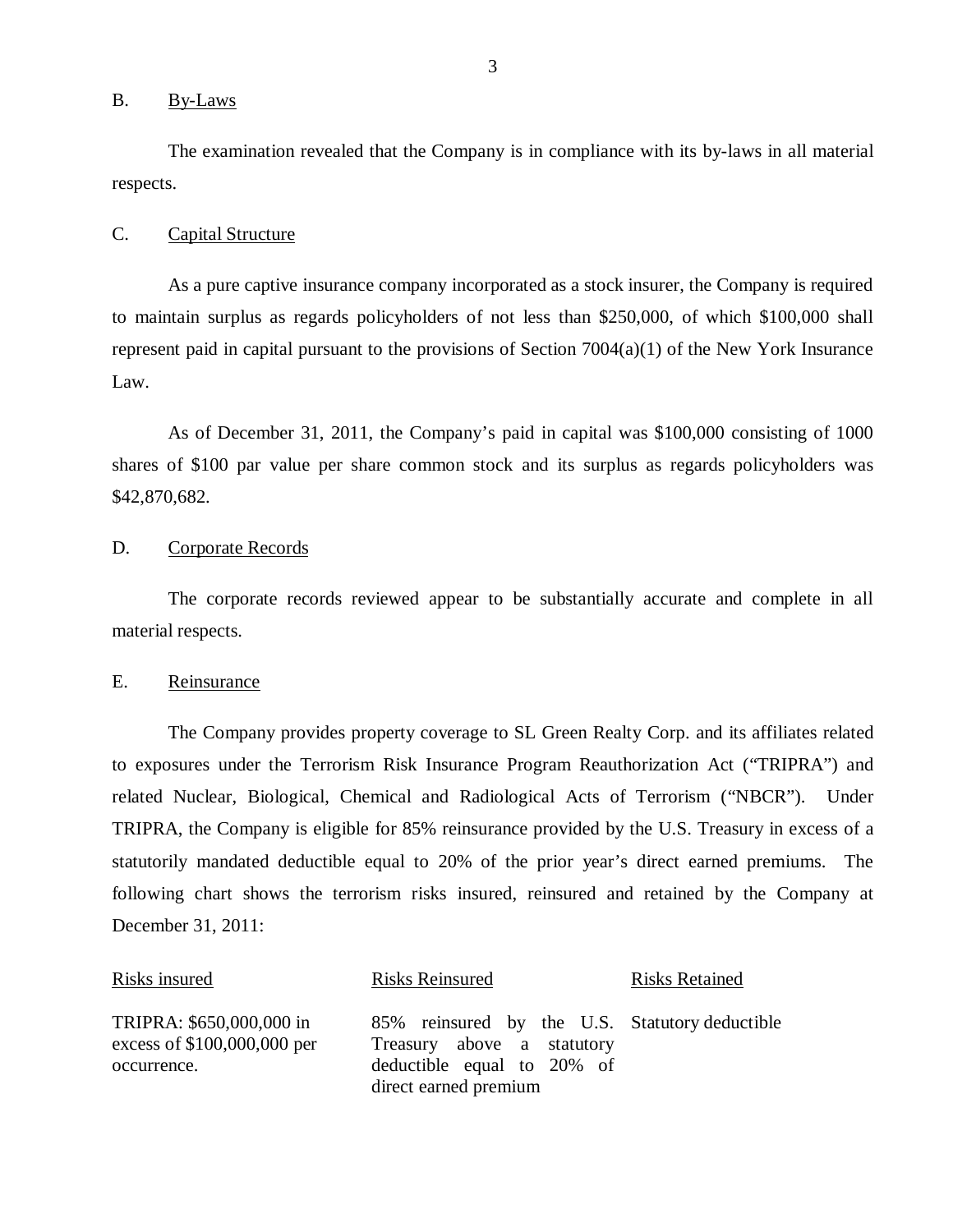<span id="page-5-0"></span>

| Risks insured                          | <b>Risks Reinsured</b>                                                                                                                                                           | <b>Risks Retained</b> |
|----------------------------------------|----------------------------------------------------------------------------------------------------------------------------------------------------------------------------------|-----------------------|
|                                        | 15% reinsured by Lexington<br>Insurance Company.                                                                                                                                 |                       |
| NBCR: \$750,000,000 per<br>occurrence. | 85% reinsured by the U.S. Statutory deductible $+ 15\%$ not<br>Treasury above a statutory reinsured by the U.S. Treasury.<br>deductible equal to 20% of<br>direct earned premium |                       |

### F. Management and Control

(i) Captive Manager

Section 7003(b)(4) of the New York Insurance Law provides that no captive insurer shall do any captive insurance business in this state unless it utilizes a captive manager resident in the State of New York that is licensed as an agent or broker under the provisions of the Article 21 of the New York Insurance Law, or any other person approved by the Superintendent.

Pursuant to the Management Agreement between the Company and Willis, Willis shall provide the following services:

- Initiate and maintain books of account in accordance with established accounting principles applicable to the business of insurance;
- Compile, prepare and maintain adequate underwriting policies and files;
- Arrange for investment of the Company's funds in accordance with Company guidelines;
- Maintain such books of account and records necessary to conform with the laws of the State of New York and ensure that such books and records are audited annually;
- Carry out on the Company's behalf all reporting obligations imposed on captive insurance companies by the laws of the State of New York.

### (ii) Board of Directors

Pursuant to the Company's by-laws, management of the Company is vested in a board of directors consisting of not less than three nor more than ten members, of which, at least two shall at all times be residents of New York State. At December 31, 2011, the board of directors was comprised of the following three members:

4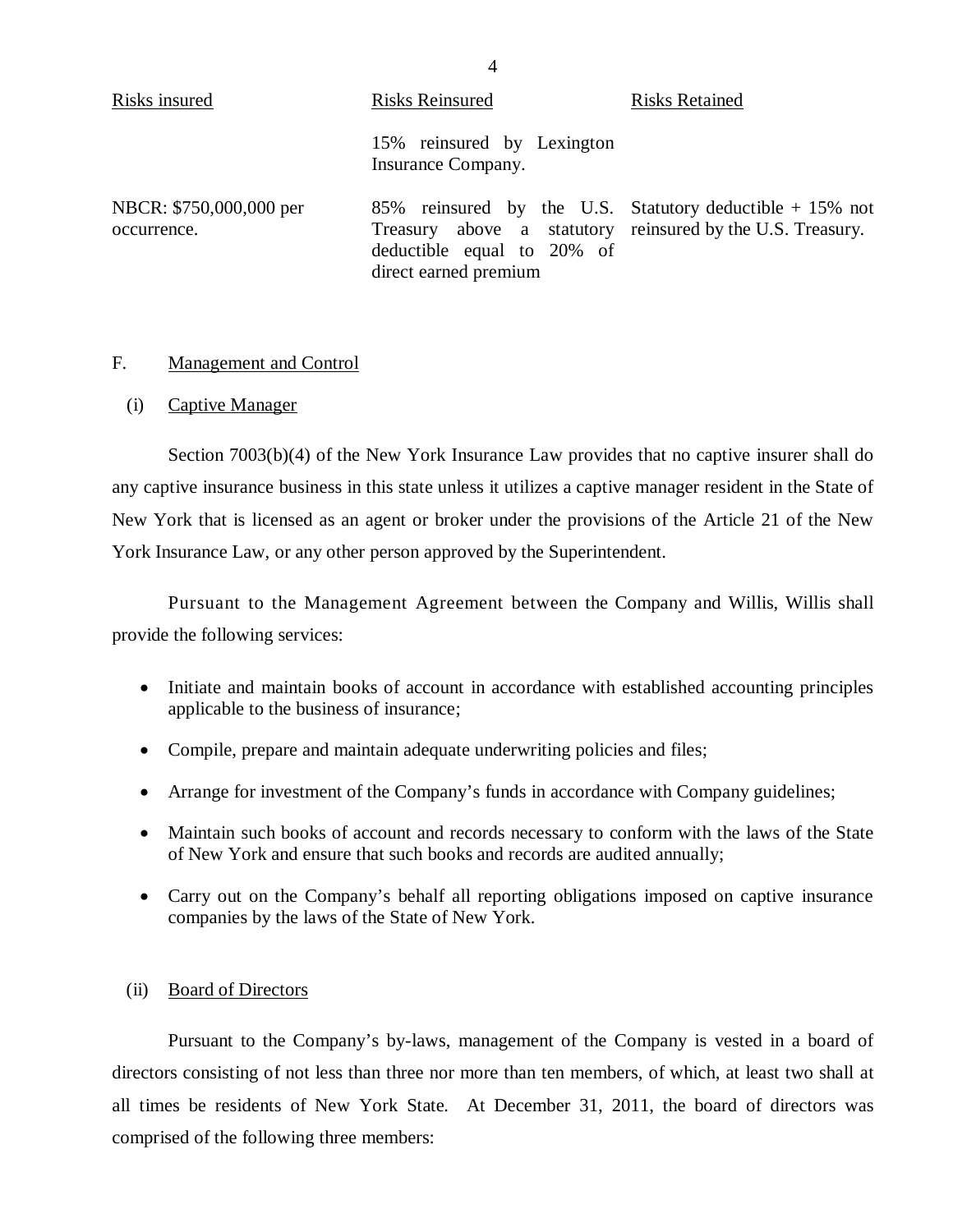<span id="page-6-0"></span>

| Name and Residence | <b>Principal Business Affiliation</b> |
|--------------------|---------------------------------------|
| Marc Holliday      | CEO,                                  |
| Scarsdale, NY      | SL Green Realty Corp.                 |
| Andrew S. Levine   | EVP, General Counsel,                 |
| Mamaroneck, NY     | SL Green Realty Corp.                 |
| James Mead         | CFO,                                  |
| Wilmette, IL       | SL Green Realty Corp.                 |

During the period covered by this examination, the board met once each year. A review of the meeting minutes during the examination period indicated that the Company is in compliance with its by-laws, and all the board meetings were generally well attended except for Marc Holliday, who only attended one third board of directors' meetings for which he was eligible during the examination period.

It is recommended that board members who are unable to or unwilling to attend board meetings should resign or be replaced.

### (iii) Officers

As of December 31, 2011, the principal officers of the Company were as follows:

Name Title

Marc Holliday President Andrew Mathias Vice President Andrew S. Levine Secretary **James Mead** Treasurer

### G. Certified Public Accountant ("CPA") and Actuarial Services

The Company was audited by the independent CPA firm Saslow Lufkin & Buggy, LLP, 10 Tower Lane, Avon, CT 06001 for the years 2007 to 2011, and by Ernst & Young in 2006. The Company's opining actuary as of December 31, 2011 was Milliman Inc., 289 Edgewater Drive, Wakefield, MA 01880.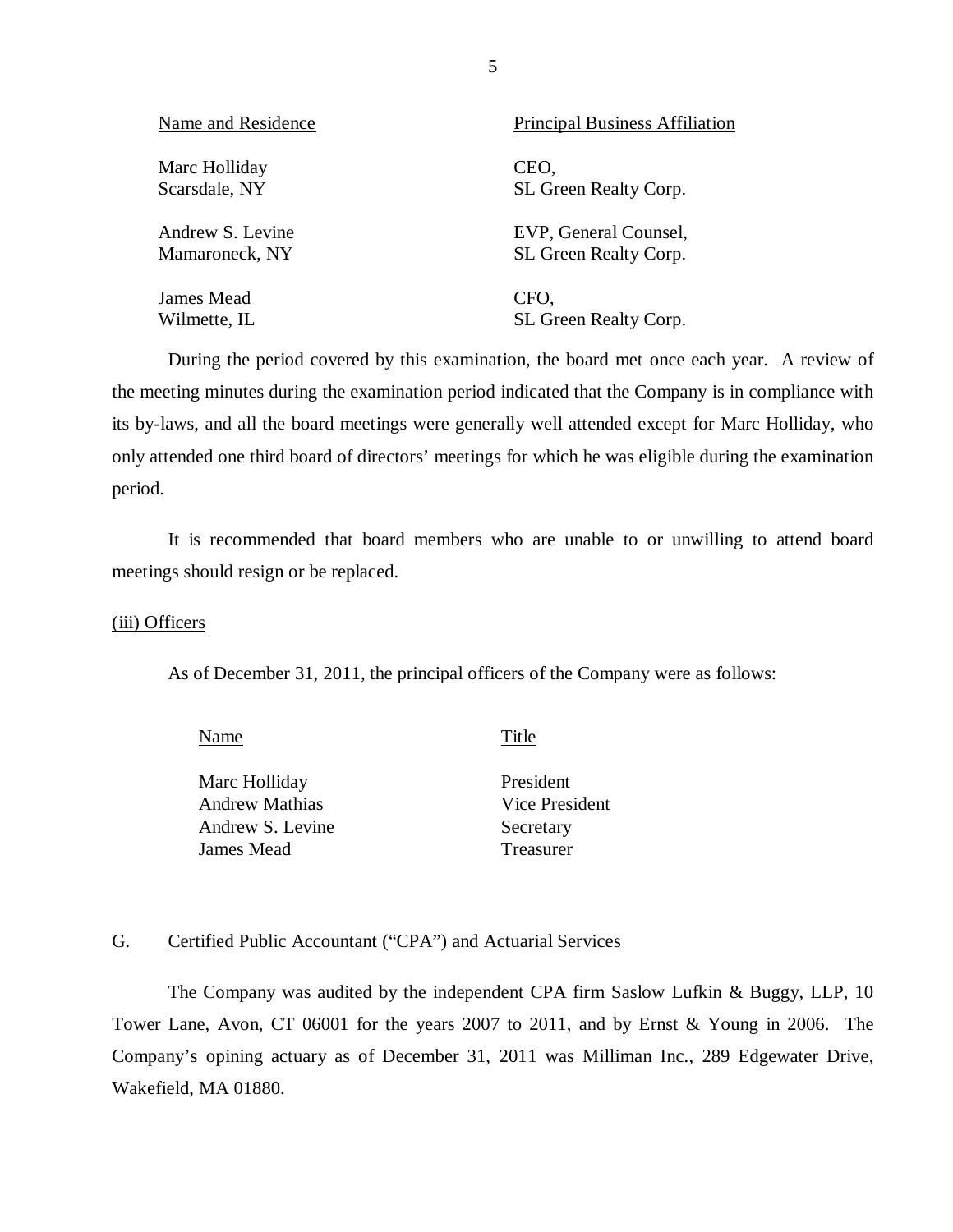# H. Growth of Company

The following schedule sets forth a summary of the Company's significant financial information for the period covered by this examination:

|      | New Premiums  | <b>Net</b>    |              | Shareholder's |
|------|---------------|---------------|--------------|---------------|
| Year | Earned        | Income        | Assets       | <b>Equity</b> |
| 2006 | 150,000<br>\$ | 385,053<br>\$ | \$52,702,114 | \$49,585,053  |
| 2007 | 2,073,718     | 3,620,733     | 59,097,111   | 53,226,086    |
| 2008 | 3,644,324     | 1,951,609     | 62,453,045   | 54,608,981    |
| 2009 | 5,753,953     | 2,962,031     | 49,743,840   | 37,857,681    |
| 2010 | 6,324,872     | 3,794,729     | 55,755,176   | 41,914,155    |
| 2011 | 6,518,735     | 5,956,527     | 56,122,683   | 42,870,682    |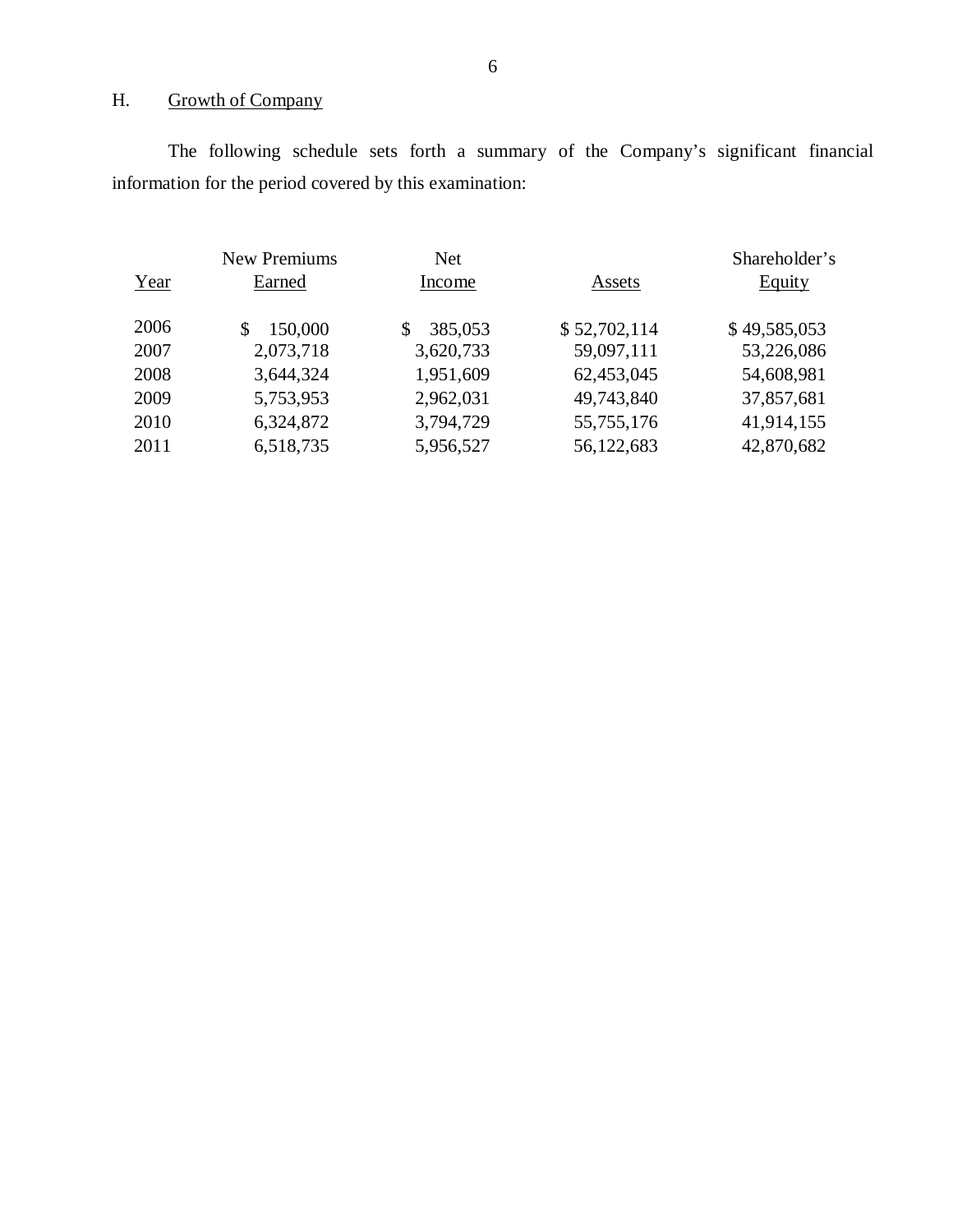# **3. FINANCIAL STATEMENTS**

With the Department's permission, the financial statements of the Company have been prepared in conformity with generally accepted accounting principles, which differ from statutory accounting practices prescribed or permitted by the Department for insurance companies. The Company's independent accounting firm concluded that the following financial statements present fairly, in all material respects, the Company's financial position as of December 31, 2011.

# A. Balance Sheet

| <b>Assets</b>                             |              |              |
|-------------------------------------------|--------------|--------------|
| Cash                                      | \$11,953,304 |              |
| <b>B</b> ond                              | 11,927,097   |              |
| Other invested assets-equities            | 100,000      |              |
| Accrued interest                          | 103,025      |              |
| Accounts and premiums receivable          | 5,800,681    |              |
| Investments in and advances to affiliates | 26,000,000   |              |
| Prepaid reinsurance premiums              | 175,518      |              |
| Deferred policy acquisition costs         | 23,975       |              |
| Claims prepaid                            | 24,418       |              |
| Loss escrow fund                          | 844          |              |
| Deferred tax asset                        | 13,821       |              |
| <b>Total Assets</b>                       |              | \$56,122,683 |
| <b>Liabilities</b>                        |              |              |
| Losses and loss adjustment expenses       | \$6,440,908  |              |
| Unearned premiums                         | 5,994,091    |              |
| Deposit liability                         | 132,715      |              |
| Reinsurance balances payable              | 176,000      |              |
| Taxes payable                             | 373,568      |              |
| Amounts due to affiliates                 | 45,000       |              |
| Accounts payable and accrued expenses     | 89,720       |              |
| <b>Total liabilities</b>                  |              | \$13,252,002 |
| <b>Capital and Surplus</b>                |              |              |
| Paid in capital (par value)               | \$100,000    |              |
| Contributed surplus                       | 24,100,000   |              |
| Surplus (accumulated earnings)            | 18,670,681   |              |
| Total capital and surplus                 |              | \$42,870,681 |
| Total liabilities and capital surplus     |              | \$56,122,683 |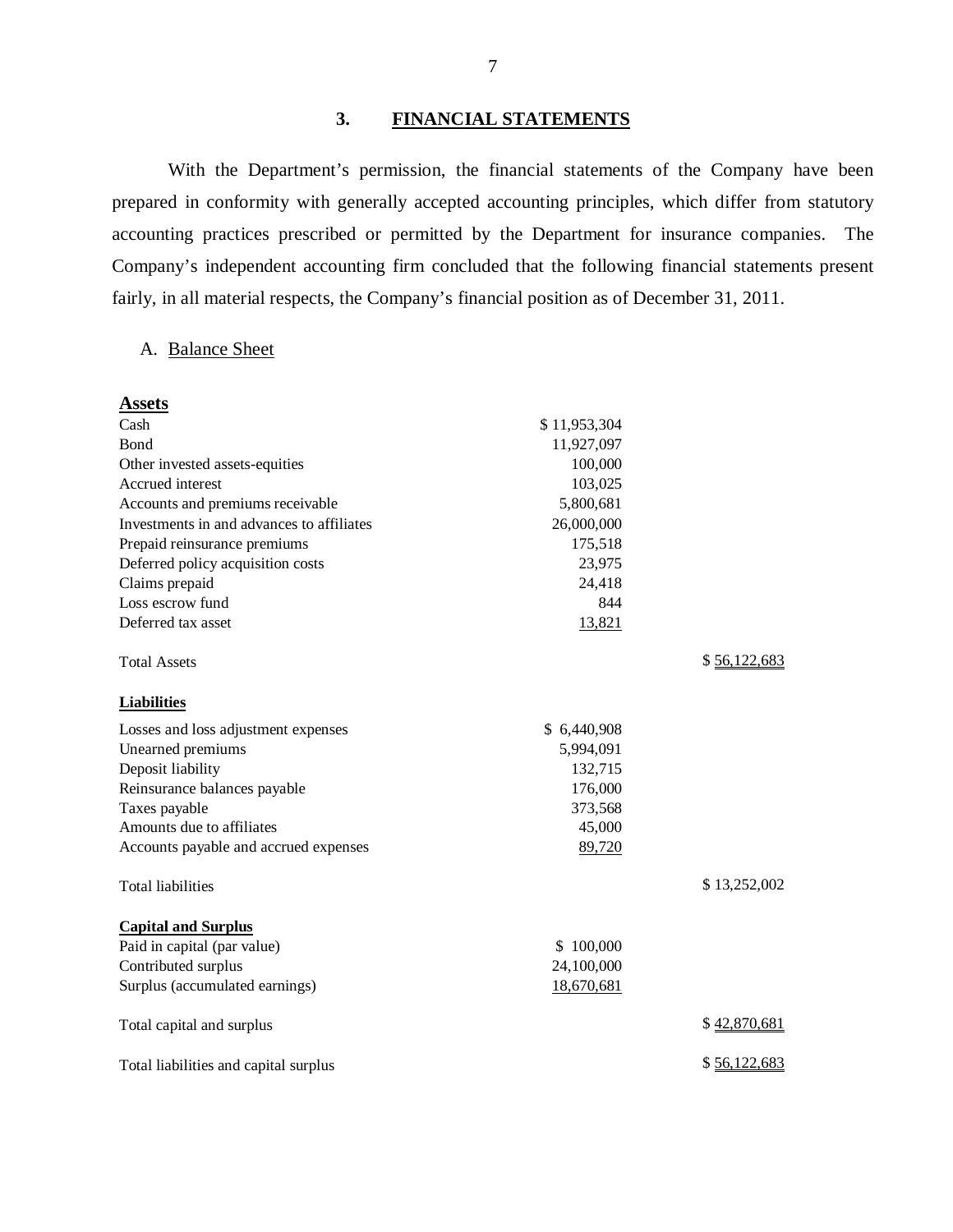# B. Statement of Income

The Company's Capital and surplus increased \$67,870,682 during the period from September 15, 2006 to December 31, 2011, detailed as follows:

| <b>Underwriting Income</b>                       |              |              |                      |
|--------------------------------------------------|--------------|--------------|----------------------|
| Net premiums earned                              |              |              | \$24,465,602         |
| Deductions:                                      |              |              |                      |
| Net losses and loss adjustment expense incurred  |              | \$7,635,121  |                      |
| Premium tax expenses                             |              | \$370,960    |                      |
| General and administrative                       |              | 2,270,336    |                      |
| Total operating deductions                       |              |              | \$10,276,417         |
| Net operating gain or (loss)                     |              |              | \$14,189,185         |
| <b>Investment Income</b>                         |              |              |                      |
| Net investment income earned                     |              | \$6,960,801  |                      |
| Realized gains (losses) on investments           |              | (828, 619)   |                      |
| Total investment income                          |              |              | \$6,132,182          |
| Net income before tax                            |              |              | \$20,321,367         |
| Federal income tax expenses                      |              | \$1,650,685  |                      |
| Net income                                       |              |              | \$18,670,682         |
| C.<br><b>Capital and Surplus Account</b>         |              |              |                      |
| Capital and surplus as of September 15, 2006     |              |              | \$<br>$\overline{0}$ |
|                                                  | Gains in     | Losses in    |                      |
|                                                  | surplus      | surplus      |                      |
| Net income                                       | \$18,670,682 |              |                      |
| Issuance of common stock                         | 100,000      |              |                      |
| Additional capital contribution                  | 49,100,000   |              |                      |
| Dividend to the parent                           |              | \$20,000,000 |                      |
| Return of capital                                | $\theta$     | 5,000,000    |                      |
| Net increase in surplus                          | \$67,870,682 | \$25,000,000 | \$67,870,682         |
| Capital and surplus per report on examination as |              |              |                      |
| of December 31, 2011                             |              |              | \$42,870,682         |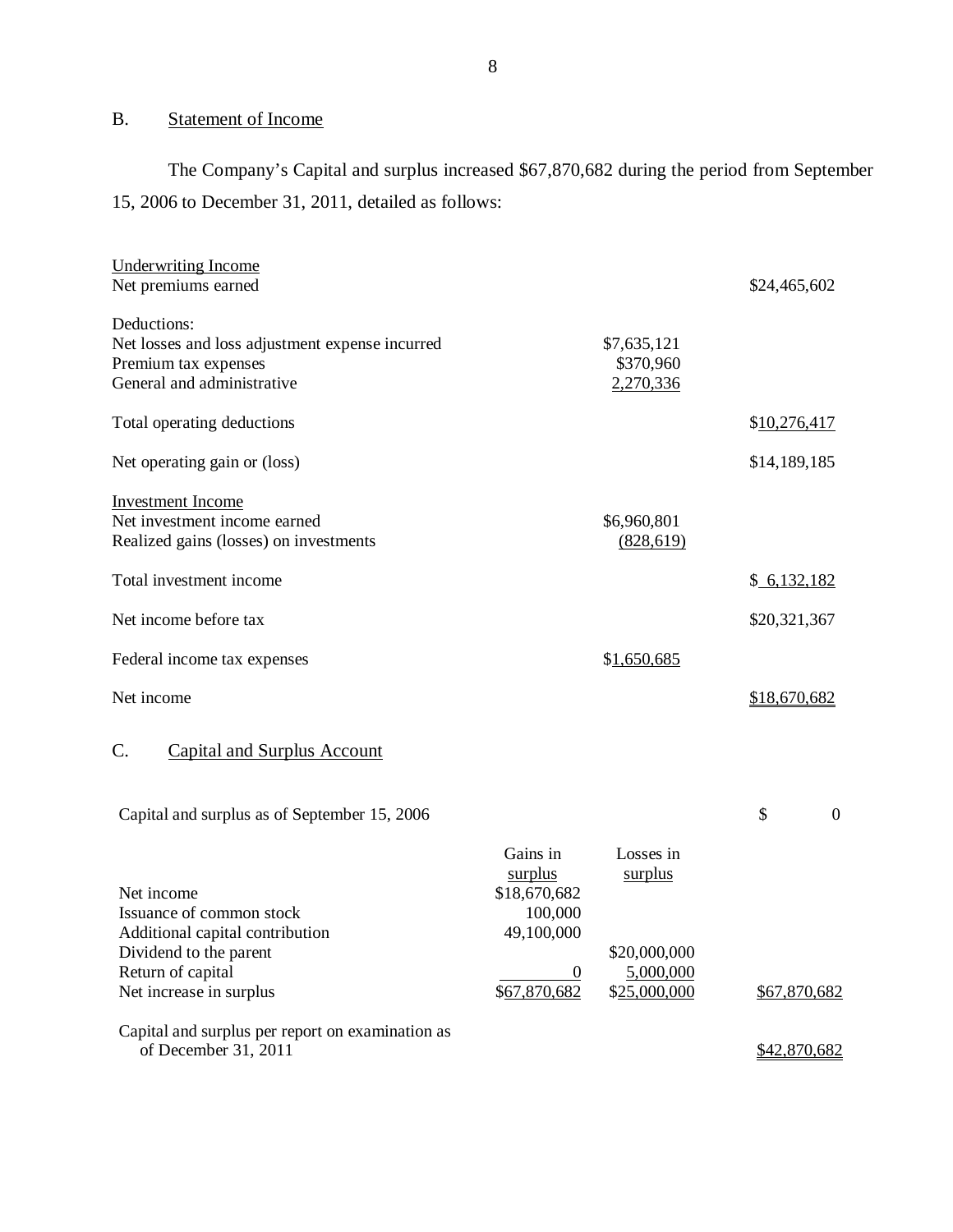### **4. LOSSES AND LOSS ADJUSTMENT EXPENSES**

<span id="page-10-0"></span>As of December 31, 2011 the Company recorded unpaid loss and loss adjustment expenses of \$6,440,907. The Company's opining actuary states the following in its "Statement of Actuarial Opinion":

"In my opinion, the amounts carried…:

- Meet the requirements of the captive insurance laws of the State of New York;
- Are consistent with reserves computed in accordance with Standards of Practice issued by the Actuarial Standards Board (including the Casualty Actuarial Society's Statement of Principles Regarding Property and Casualty Loss and Loss Adjustment Expense Reserves); and
- Make a reasonable provision for all unpaid loss and loss expense obligations of the Company under the terms of its contracts and agreements."

### **5. ARTICLE 70 COMPLIANCE**

Article 70 of the New York State Insurance Law is the governing section of the law for the formation and continued operation of captive insurers in New York State. A review was performed to test the Company's compliance with all applicable parts of Article 70 of the New York Insurance Law. No significant areas of non-compliance were found.

### **6. ORGANIZATIONAL STRUCTURE**

Belmont Insurance Company is 100% owned by SL Green Operating Partnership, L.P., a Delaware Limited Partnership. The ultimate parent is SL Green Realty Corp., a Maryland Corporation, which is a 95.116% general partner of SL Green Operating Partnership, L.P. SL Green Realty Corp. is a fully integrated Real Estate Investment Trust that is focused primarily on acquiring, managing and maximizing value of Manhattan commercial properties and a selection of residential units in Brooklyn, Long Island, Westchester County, Connecticut and New Jersey.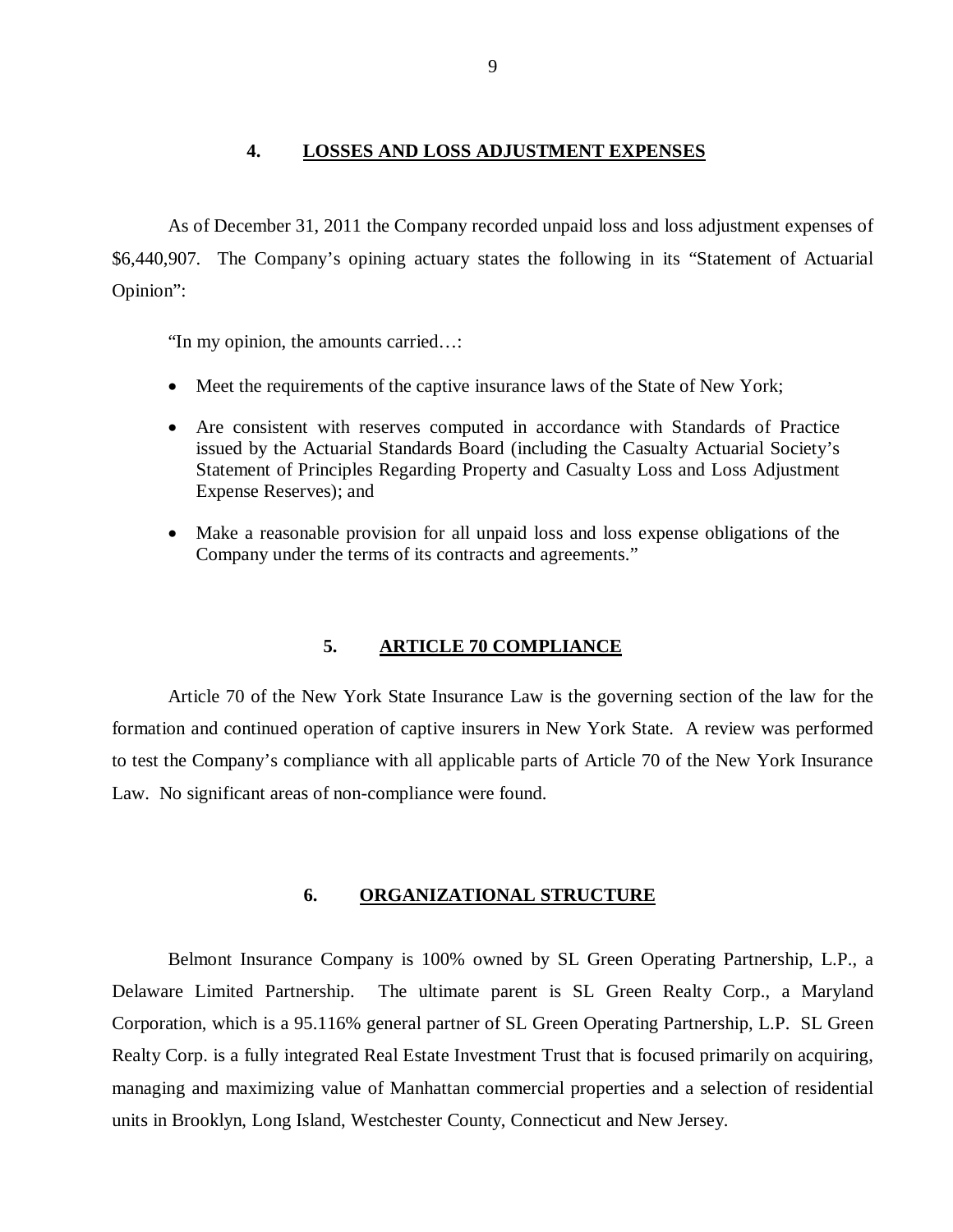# **7. INSURANCE PROGRAM**

<span id="page-11-0"></span>As of December 31, 2011, the Company has provided the following insurance coverage to SL Green Realty Corp. and its subsidiaries:

| Coverage                                                   | Limit of liability                                                            |
|------------------------------------------------------------|-------------------------------------------------------------------------------|
| <b>Commercial General Liability</b>                        | \$150,000 per occurrence with a $$2,100,000$ annual<br>aggregate.             |
| Commercial pollution legal<br>liability                    | $$975,000$ in excess of a $$25,000$ self-insured<br>retention per occurrence. |
| <b>Property Terrorism Risks</b><br>(TRIPRA) excluding NBCR | \$650 million in excess of \$100 million per<br>occurrence.                   |
| <b>Property Terrorism Risks</b><br>(NBCR)                  | \$750,000,000 per occurrence.                                                 |

# **8. SUMMARY OF COMMENTS OR RECOMMENDATIONS**

## ITEM PAGE NO.

1. It is recommended that board members who are unable to or 5 unwilling to attend board meetings should resign or be replaced.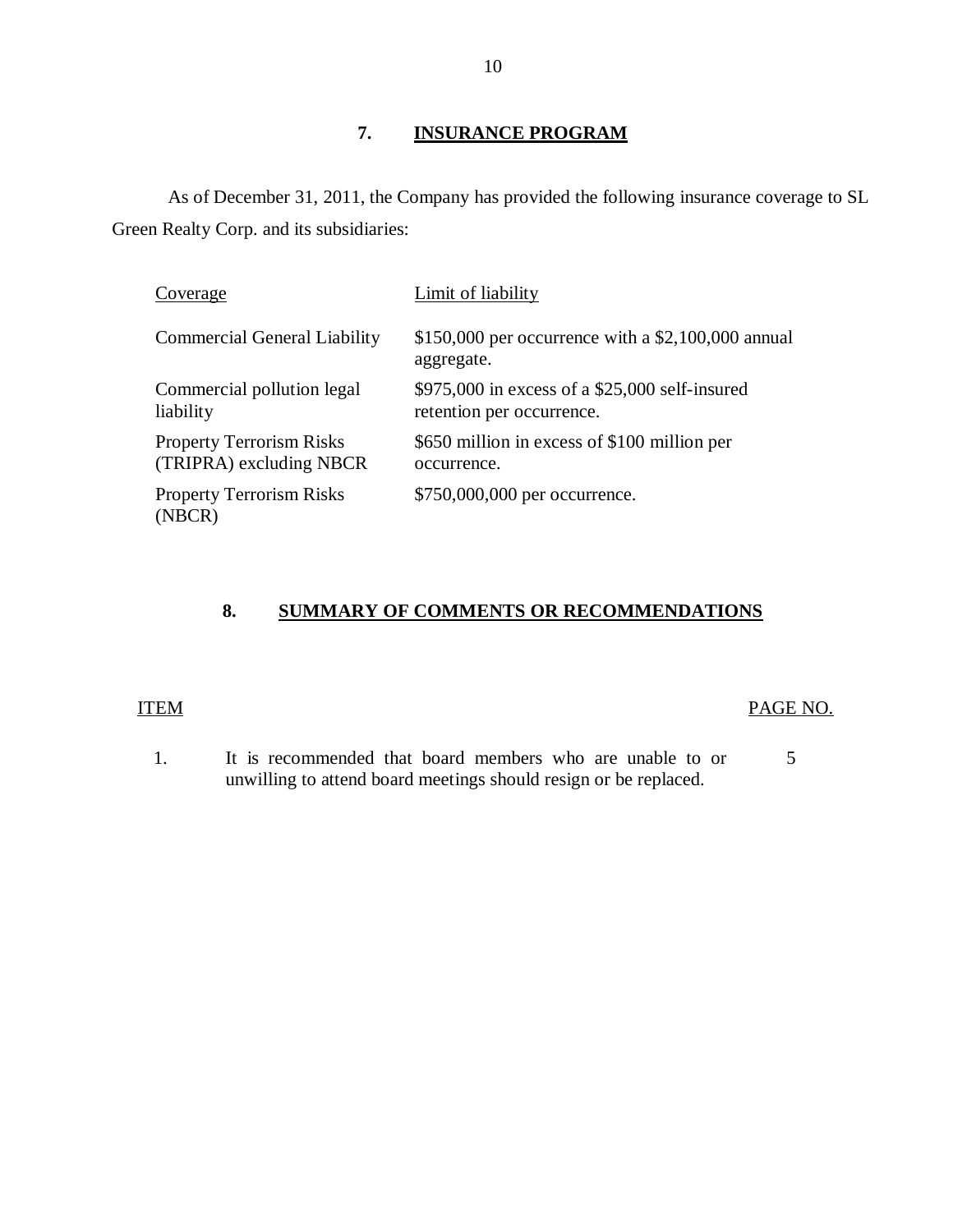Respectfully submitted,

 $\sqrt{s}$ /

Wei Cao Senior Insurance Examiner

STATE OF NEW YORK ) )ss: COUNTY OF NEW YORK )

WEI CAO, being duly sworn, deposes and says that the foregoing report, subscribed by her, is true to the best of her knowledge and belief.

> /s/ Wei Cao

Subscribed and sworn to before me

this  $\qquad \qquad$  day of  $\qquad \qquad$  , 2013.